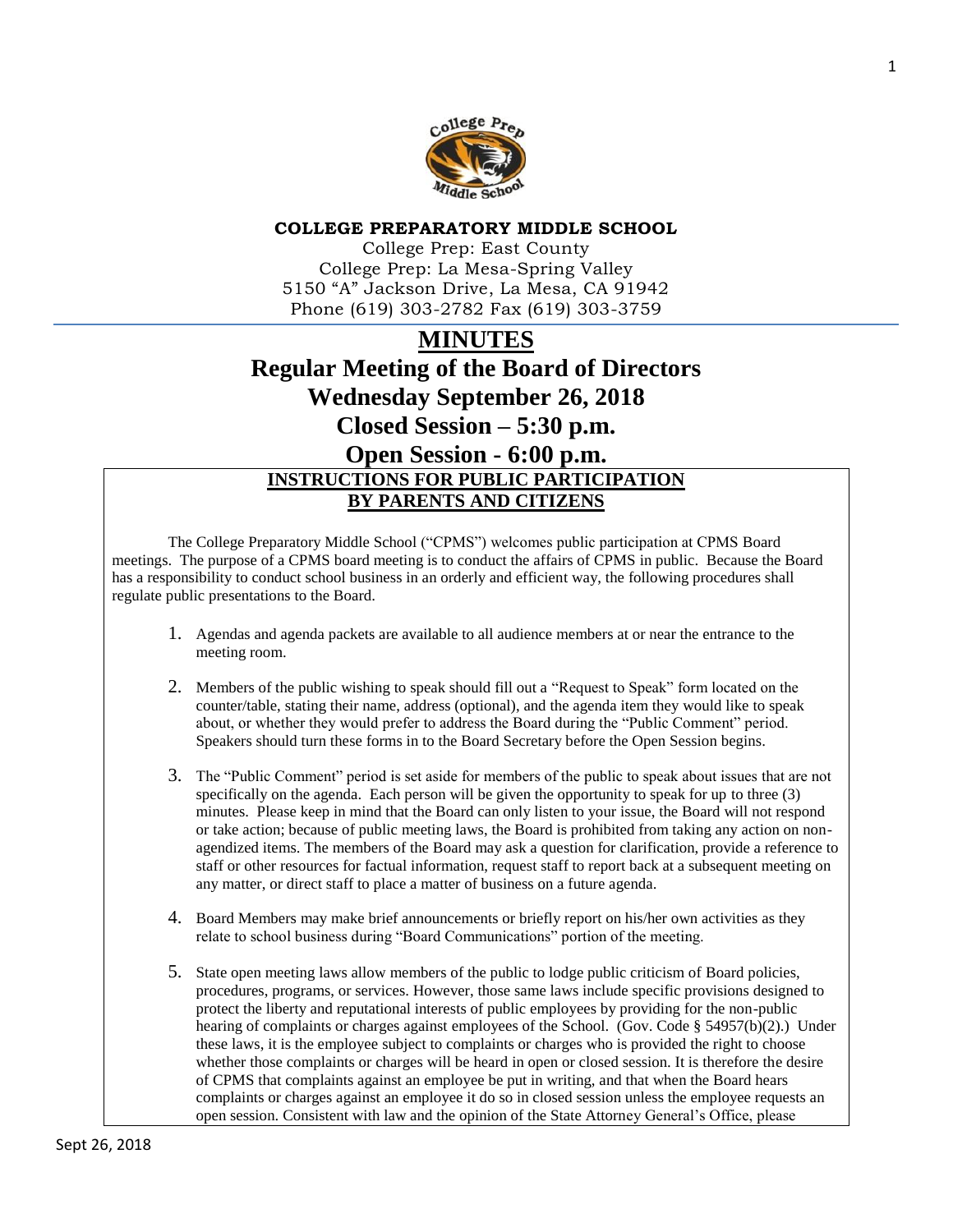submit any complaints against an employee in writing, to the administration, in accordance with the school's complaint procedure. This procedure is designed to allow the District to address complaints against employees while at the same time respecting their legitimate privacy rights and expectations. In compliance with the Americans with Disabilites Act (ADA) and upon request, College Preparatory Middle School may furnish reasonable auxiliary aids and services to qualified individuals with disabilities. Individuals who require appropriate alternative modification f the agenda in order to participate in Board meetings are invited to contact the School Office at 619.303.2782

## **I. PRELIMINARY**

## **A. Call to Order**

The meeting was called to order by the President Meitchik at 5:30 p.m.

## **B. Roll Call**

|                | Present | Absent | Arrived late | Departed early |
|----------------|---------|--------|--------------|----------------|
| Corey Meitchik |         |        |              |                |
| Alex Brizolis  |         |        |              |                |
| Lisa Dietrich  |         |        |              |                |
| Kathy Kinsella |         |        |              |                |
| Garth Hebbler  |         |        |              |                |

## **II. CLOSED SESSION (College Prep Staff Lounge)**

## **III. RECONVENE TO OPEN SESSION (Estimated start time: 6:00 p.m.)**

Depending upon completion of Closed Session items, the Board intends to convene in Open Session at 6:00 p.m. to conduct the remainder of the meeting, reserving the right to return to Closed Session at any time.

## **A. Pledge of Allegiance**

## **B. Report on Potential Action from Closed Session**

## **C. Approval of Previous Board Minutes**

Motion by: Lisa Dietrich Seconded by: Corey Meitchik

Vote:

|                      | Yes/Aye | No/Nay | Abstain |
|----------------------|---------|--------|---------|
| Corey Meitchik       |         |        |         |
| <b>Alex Brizolis</b> |         |        |         |
| Lisa Dietrich        |         |        |         |
| Kathy Kinsella       |         |        |         |
| Garth Hebbler        |         |        |         |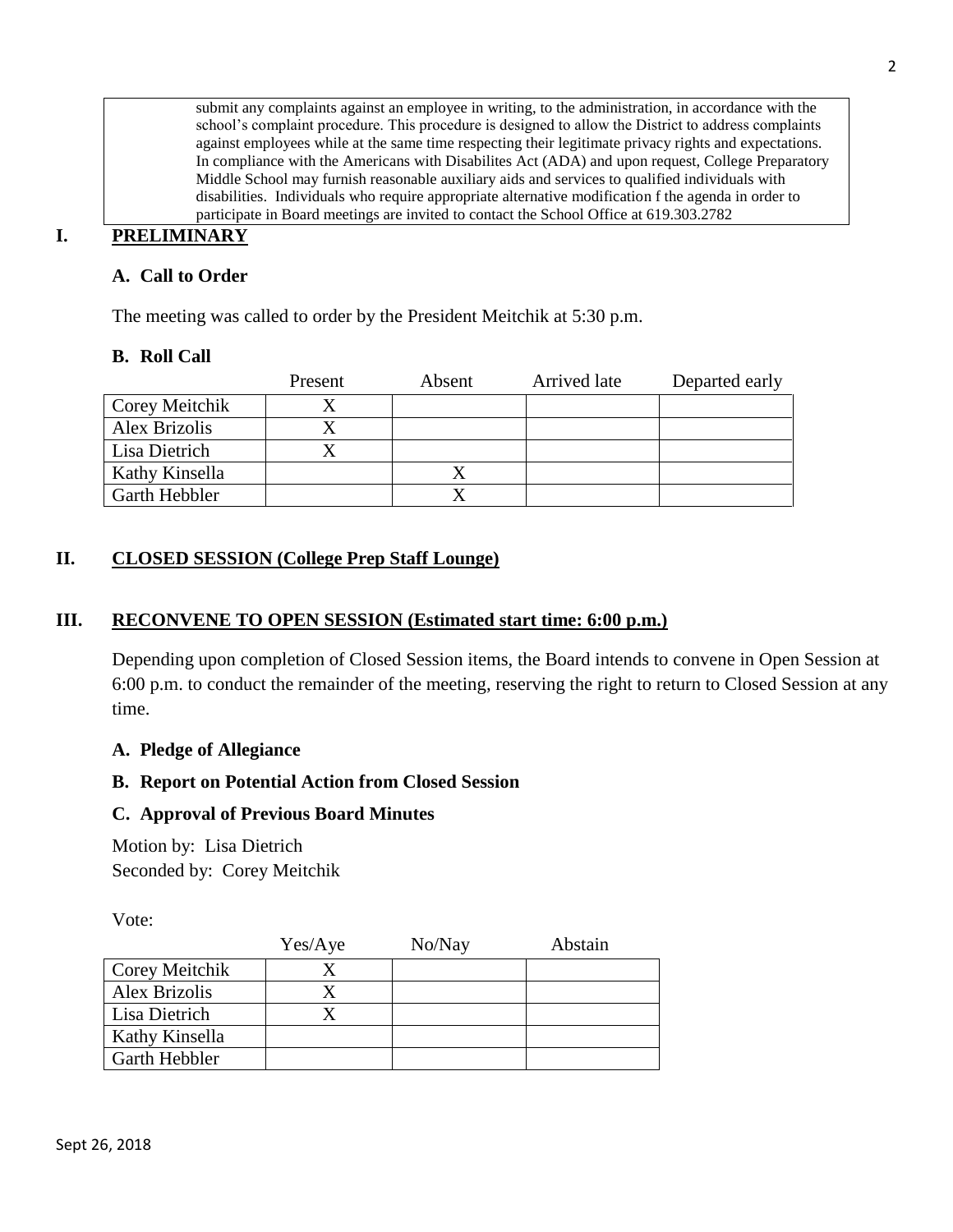## **D. Approval of Board Agenda**

Motion by: Lisa Dietrich Seconded by: Alex Brizolis Vote:

|                       | Yes/Aye | No/Nay | Abstain |
|-----------------------|---------|--------|---------|
| <b>Corey Meitchik</b> |         |        |         |
| Alex Brizolis         |         |        |         |
| Lisa Dietrich         |         |        |         |
| Kathy Kinsella        |         |        |         |
| <b>Garth Hebbler</b>  |         |        |         |

## **IV. COMMUNICATIONS**

#### **A. Public Comment Period- None**

Public comment on items not listed on the Agenda. Maximum time three (3) minutes.

#### **B. Board Communications/Announcements- None**

Governing Board members make brief announcements or briefly report on his/her own activities as they may relate to school business.

#### **C. Staff Reports**

1. Director's Report: Director provided announcements and general report

## **V. INFORMATIONAL/ACTION ITEMS**

- **1. GENERAL FUNCTIONS- No items at this time**
- **2. PUPIL SERVICES- No items at this time**
- **3. PERSONNEL SERVICES- No items at this time**
- **4. FINANCIAL AND BUSINESS-** Budget presentation, Jim Weber, Director of Accounting Services, Charter Impact Inc.